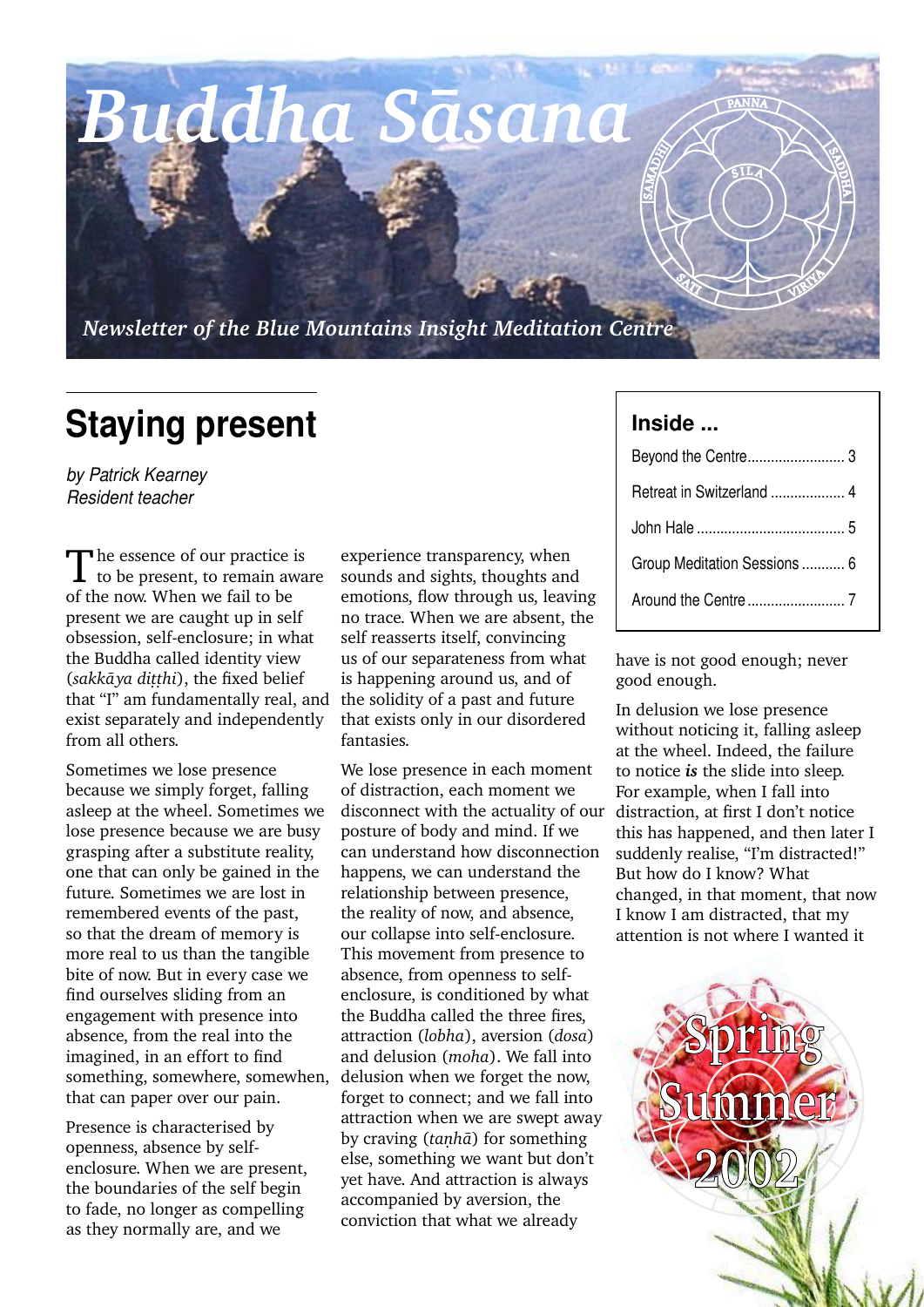to be? And what changed in the moment I slid into distraction, that I did not notice it then?

The Pàli word *sati*, usually translated as "mindfulness" and which I translate as "attention," literally means "memory." It's opposite is forgetfulness. To be unmindful, or inattentive, is to forget, to forget what is happening now. And to be mindful, or attentive, is to remember, to remember this present moment, or to remember to *be* present. When we are present, we are witnessing the experience of now; when we forget, we are identified with some mental or emotional habit, lost within this relic from the past, absent from the reality of our present experience.

Examining the movement from attention to inattention, we can see it as one from openness into identity. We are addicted to thinking, and addiction is always the result of a need. Thinking satisfies the need for identity, a need to *be someone*, a particular, specific someone – "I am *this*." We identify with the central character in the narrative flowing through our minds, and, more subtly, with our sense of being the thinker, the one whose fantasy this is.

When we are the thinker, caught up in fantasy, we are also locked into time, the imagined reality of past and future. Time has enormous power over us. We can see this in the feel of our emotional responses which accompany imagined events of past and future, events which exist, can only exist, as fantasy. Yet while the events that trigger our emotions are fantasy, the responses themselves are real; while the fantasised events occur in past and future, the responses themselves are firmly *now*.

Time's power comes about through now. But as we learn presence we our desire to be someone who endures through time, the desire to be, now, the central character of our fantasies of past and future. Yet since this identity is cultivated

through fantasy, its reality now is always radically suspect.

This movement from actuality into fantasy is habitual; it is an addictive relationship. So whatever triggers it must be arising again and again. Do we find this trigger in the body or the mind? We can only find it in the moment presence slides into absence, so we must catch the wandering mind as quickly as possible. Alert to this movement, we may find the condition that is triggering the slide.

We have our own image of what we are doing now, of where and how attention is placed; but this image may already be fantasy, an idea that covers actuality like clingwrap. Delusion is subtle. So we must find our actual condition at the moment of distraction, which is not necessarily what we *think* we are doing. We may find it in either body or mind: Where in the body was the attention placed when the mind moved? What characterised the quality of the attention itself? What changes in this quality of attention that leads to the arising of thought, or of being lost in the thought that arises? Again, whatever this is, it is habitual, so there are no shortage of occasions when it is available to us.

The movement from presence to absence may also be conditioned by attraction for something we don't yet have, or aversion for what we already have. Discontented with what is present, now, we grasp after an imagined future, the way we want things to be.

This craving is inherent within our relationship to meditation practice, because we begin the practice for the same reason we do anything else – we want something, something we are not getting realise that part of the difference between presence and absence is the difference between doing the practice of this moment for its own sake, for the benefits the doing itself creates; or doing the practice

of this moment for the sake of something else, something that can only emerge in the future, which we necessarily know only in the form of an image.

This second relationship to the practice guarantees a disconnection from the present, as we hold on to an image which has power because it feeds selfreferentiality, self-enclosure. For we find that the images that constitute what we want are all characterised by a sense of self, a sense of "*me*," finally arrived at a place which is satisfactory because within this image I become the person I really want to be, no longer this person I am now who is not yet good enough, never good enough.

We disconnect from the present when this moment of practice holds no satisfaction for us because we have not yet attained our purpose for doing it in the first place, the future reward for our present efforts. But when we remain present, this situation now contains its own reward; this action I am doing now is for its own sake, not for the sake of anything else. And when the action of this moment, whatever its supposed "importance" or "triviality," is done for its own sake, then I have discovered the nature of practice.

This remains true regardless of what the present moment contains, regardless of how important or mundane it is. For from the perspective of the cultivation of presence, the *content* of this moment is irrelevant; the *fact of presence* to this, now, is everything. And presence is not going anywhere, nor is it seeking any result. It is already complete.

But we are in the habit of rushing forward, trying to get through the present as quickly as possible in order to attain our longed-for goal somewhen else. In this way we disconnect because of attraction (*lobha*). Or we resist the present as much as possible, because we find it too painful to remain present, present to our pain, and attempt to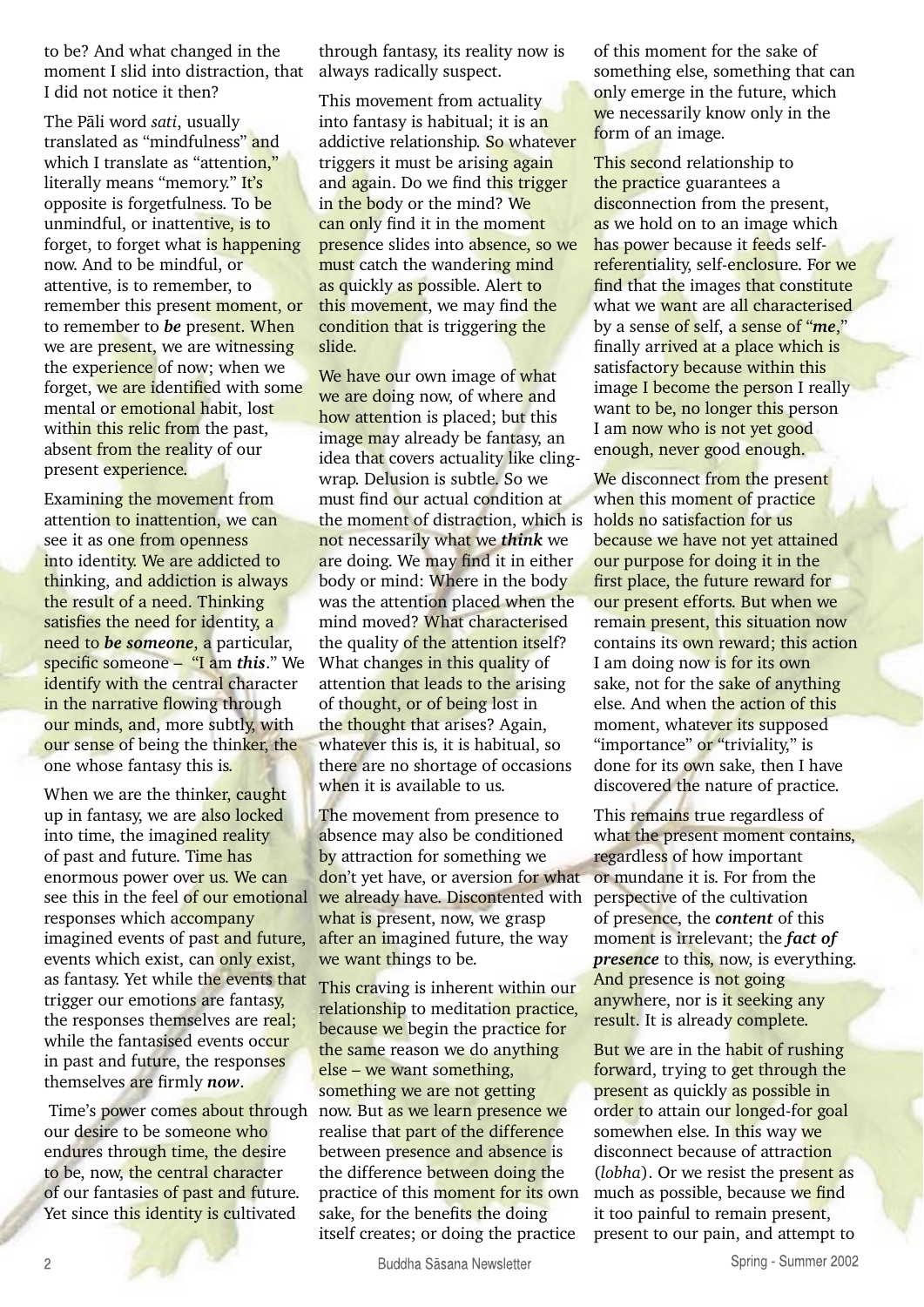leap forward into a better future. In this way we disconnect because of our aversion (*dosa*).

Ethics is an essential aspect of this process. Although presence is natural and already complete, it requires energy and commitment. Presence entails a choice, the choice to be present, now. Presence is natural, but deliberate. The slide from presence to absence is accompanied by the slide from deliberate choice to unconscious habit.

Presence entails choice, and choice entails ethics. When we slide from presence to absence, from openness to self-enclosure, we also slide from the wholesome (*kusala*) to the unwholesome (*akusala*). Each time we choose to remain present, we are choosing not to get involved in the cultivation of selfenclosure through our runaway narratives. This is choosing the wholesome (*kusala*) over the unwholesome (*akusala*). For while we often see ethics as law. a code of rules we are obliged to obey, the Buddha sees ethics as an expression of understanding (*pa¤¤à*), the natural consequence of an escape from self-enclosure. An unethical life is a life lived *for me*. It is a life which sees no higher purpose than *my* satisfaction, *my* fulfilment, *my* personal development. Its nursery is fantasy,

## **Beyond the Centre**

**Patrick's away-from-home teaching schedule**

## **MINDFULNESS WEEKEND - LISMORE**

A non-residential weekend retreat at the Kuan Yin Meditation Centre in Lismore, including individual interviews with Patrick and a group discussion.

**When**: 16 - 17 November

"my" life as finally become satisfactory – *to me*.

This way of life, locked within identity view and the conceit "I am" is a life of self-obsession, and so of selfenclosure. We live selfishly, in the deep sense that we automatically and habitually translate our relationships into what we feel is good or bad *for me*. The foundation for the unethical life is identity view, our conviction that separation from others is real, which appears to us as the rush to identify with the characters of our fantasies – "I am *this*." Identity view in turn arises from the conceit "I am" (*asmi màna*), my sense of myself as the fixed point around which the universe revolves, the ultimate purpose for which it exists.

We can see this clearly in the obsessions that disturb our meditation practice, distracting us from intimacy with the present. Without needing to think about it, I am always searching the world in terms of my self interests: "What is this *to me?*" This restless search

**Cost**: \$15 for a day or \$25 for the weekend, and *dàna*.

**Information & bookings**: Contact Christine Wynyard on 02 6689 7116, or Ellen Davison on 02 6688 6112 (a.h.)

## **BYRON BAY RETREAT**

An insight meditation retreat at Byron Bay.

**When**: 5 - 14 September, 2003.

**Cost**: To be advised.

2 Spring - Summer 2002 Spring - Summer 2002 Spring - Summer 2002 Spring - Summer 2002 Spring - Summer 2002 Spring - Summer 2003 Spring - Summer 2002 Spring - Summer 2002 Spring - Summer 2003 Spring - Summer 2003 Spring - S **Information & bookings**: Contact Christine Wynyard on 02 6689 7116, or Ellen Davison on 02 6688 6112 (a.h.)

drives our rejection of presence, for presence is too open, too universal, to be identified as "me" and possessed as "mine." Presence can never serve *my* interests, for it presupposes the absence of "me." But when presence disappears, then "I" am back, asleep at the wheel but content in the conviction that I am driving toward my final triumph in an imagined future.

So the practice begins and ends with presence, and presence brings us out of self-enclosure, face to face with the other. A life of presence is an ethical life, a life lived for others as well as for oneself. For the practice of presence reveals that what unites us is ultimately more than what separates us. We are separated by our different and conflicting fantasies; we are united by the simple realities of the experienced present.

## **PERTH**

#### **RETREAT**

A residential insight meditation retreat conducted in Perth, Western Australia.

**When**: 28 March - 6 April 2003.

**Cost**: To be advised.

**Information**: Contact Norliah Ariyaratne, at ariyaratne@wn.com.au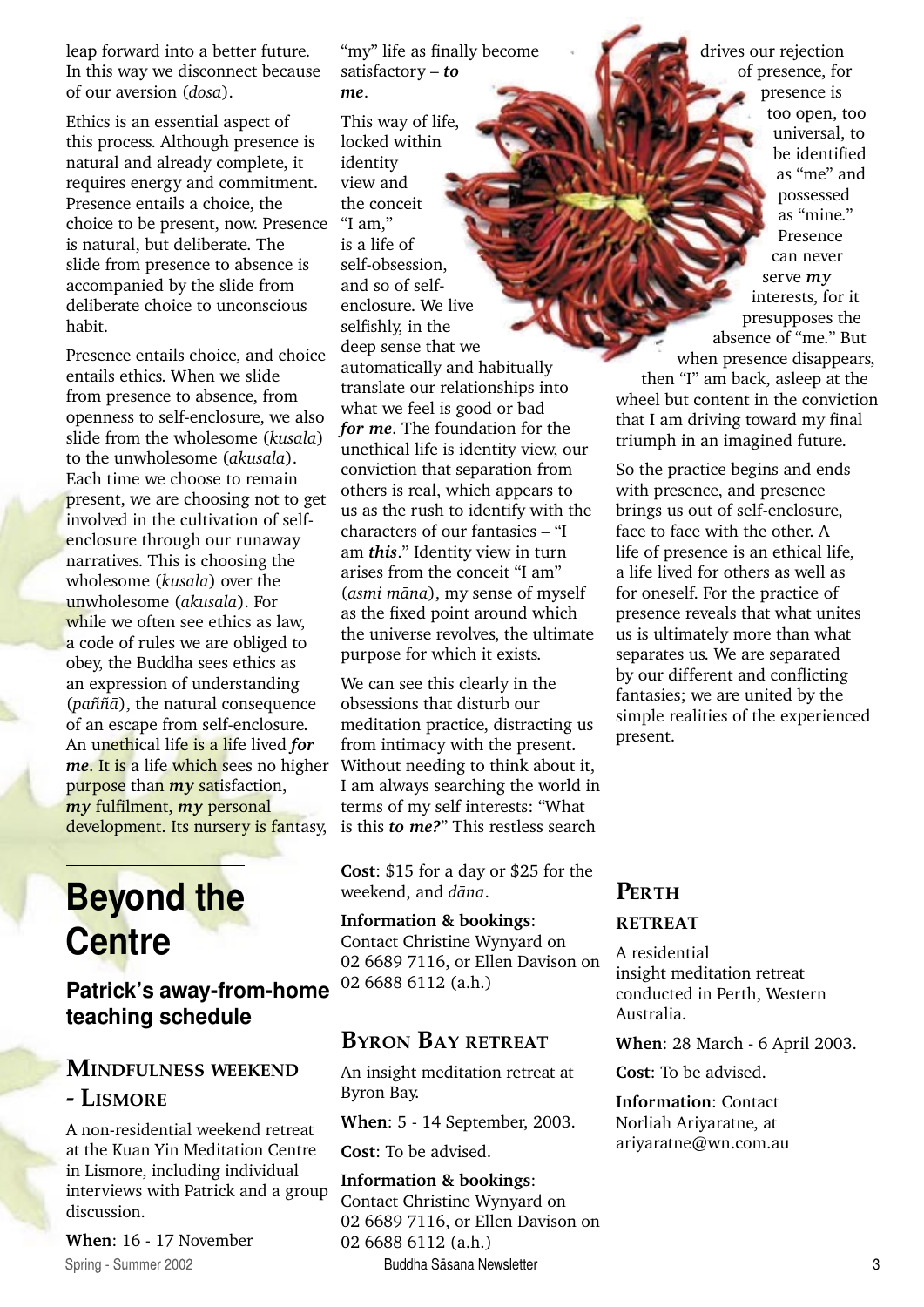## **Retreat in Switzerland**

### *by Peter Thomson BMIMC visiting teacher*

Not unlike many of us in the Mahàsã Sayàdaw tradition, my initial meditation experience was with S.N. Goenka in the late 70's & early 80's. Those early experiences were undoubtedly powerful and persuasive. In 1982, however, "on a Saggittarian whim" I journeyed to Bodhi farm in the Lismore area of northern NSW to sit my first retreat in *satipatthana vipassanā* with Joseph Goldstein and Alan Clements (then U Aggacara).

This retreat was decisive for me. The technique and angle of approach were expansive, with broad and immediate application to "real life" situations. I was captivated by Joseph's calm and extraordinarily clear articulation of the dharma, and the powerful presence of their practice in both Joseph's and Alan's delivery. Many of us were affected in a similar way and Joseph, and sometimes Alan, returned to Australia over the next few years to conduct similar retreats at Wat Buddha Dhamma and at Burradoo, just out of Bowral. These retreats were instrumental in the development of the Buddha Sàsana Association, and of subsequent teaching visits by Steven Smith & Michelle McDonald, and in 1985 by Sayādaw U Pandita.

While my meditation practice continued to be of great importance to me, and was my first port of call in life difficulties, the 90's ticked by without my sitting a retreat. By the end of the decade I was longing to touch base with the dharma, entertaining fantasies about sitting again with Joseph. The only option seemed to be a trip to the States, but typically Joseph's retreats were booked out well in advance. Addicted to impulse decision-making, I invariably got no further than the

waiting list for the three month course at IMS. Eventually I wrote to Joseph, whose response was along the lines of, "I'm teaching in Switzerland in August. Why don't you try for a place?" I wasn't about to say "No, thank you!"

#### This retreat was at

Meditationszentrum, a centre established by Fred von Allmen and Ursula Flückiger high in the Swiss mountains near a hamlet called Beatenberg, quite close to Interlaken and about three hours from Zurich. The 15 day course was taught jointly by Fred and Ursula, Carol Wilson from the US, and Joseph.

Meditationszentrum is in its third year of operation, in a reasonably modern building well suited to retreat use. The site is extraordinary. It is on the side of what in Australia would count as a mountain. Mountains stretch further behind and, in front, farming country and winter chalets slope away towards the lakes of Interlaken. The Swiss Alps appear in the distance, so to speak, but in reality are very close. These mountains were snow covered or at least snow-streaked during the retreat, although we were in high summer.

The Centre itself is perched on perhaps half an acre of land, with public woods to the rear of the building behind a grassed area suitable for walking meditation. Occasionally a paraglider would descend into view out of a pass through the mountains immediately behind the Centre. Close enough to tempt a break in the noble silence with a greeting! Most evenings the local milking cows would wander down to graze on the perfect meadow grass. The quality foundation to Swiss cheese was my first meditation "insight." The

cows were adorned with cow bells of differing size and resonance, and many of the dharma talks were accompanied by a cow bell symphony. Personally, I loved it - though I'm not sure everyone enjoyed similar musical tastes.

A retreat, however, is still a retreat whatever the location, and as intoxicating as these surroundings were there was still the rising and the falling, the lifting and the placing, the likes and dislikes, the mind states ... the normal stuff. Joseph I remembered as a wonderful teacher, but I often thought on this course that he had become a masterful one. On some level the retreat felt like one guaranteed to work. There were no holes in the bucket to fall through; just hang on!

I was inspired by all the teachers in their courage, their compassion and kindness, their skill, their humanity - particularly their courage. I appreciated their ease of communication and their unfailing support for whatever was happening on a personal level. It felt great to be outside normal surroundings and to be able to explore my situation without the trappings of my usual cultural structures.

The Centre itself is well-run in typical Swiss fashion, with a genuine and intense commitment to the dharma throughout the staff and the family of meditators associated with the place. The food was great! The Centre is very important in the European context, offering a venue for European (particularly German, Dutch, French, and to a lesser extent English) meditators to sit in the *satipatthāna* tradition without the complexities of travel to Burma or the US.

If you are planning to spend some time in Europe and look to be doing some practice while you are there, I would encourage you to get in touch. The web-site is: www.karuna.ch/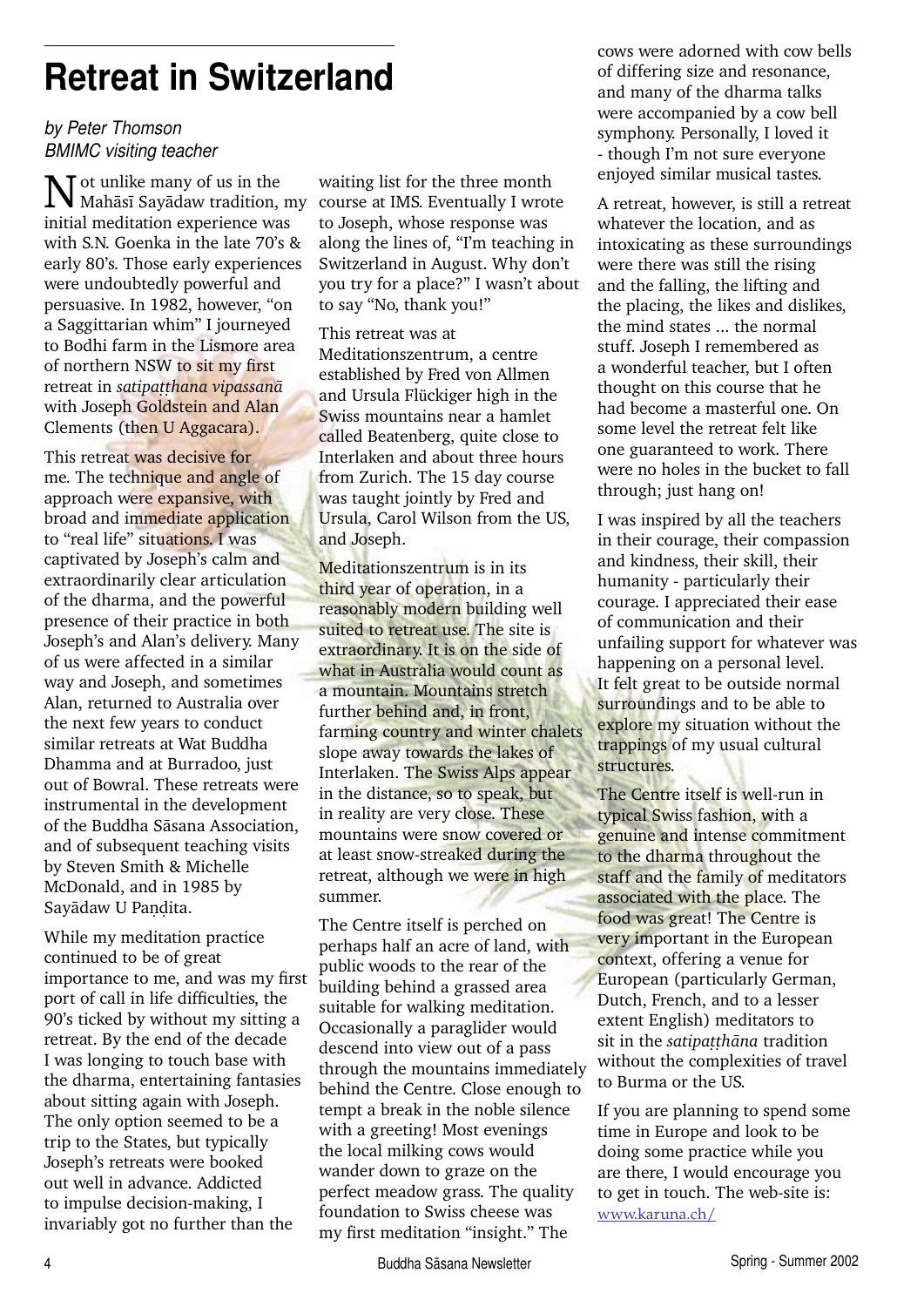## **John Bennett Hale**

**31 July 1944 - 11 May 2002**

*by Patrick Kearney Resident teacher*

John Hale died on 11 May<br>after seven years of living with motor neuron disease. His death did not come as a surprise, for we all expected it. But it was still a shock, and still hard to bear. He was the most remarkable man I have ever known, extraordinary in his ordinariness, with a depth of humanity that modelled, completely unselfconsciously, the nature and result of insight meditation. He was my friend and my teacher, and I shall never know his like again.

John was born and raised in Britain. Always a wanderer, he ordained as a *sāmanera* (novice monk) in south Thailand in 1968, and began the practice of *vipassanà* meditation in Chiang Mai under Ajahn Tong, a Thai teacher of the Mahàsã lineage. He was in robes for 16 months, disrobing in 1970 while living just outside Kopan monastery in Nepal.

While in Nepal he met and began life with Sheila. They married in 1973, in New Zealand, for they travelled a great deal in those days, in Asia, North America, Central America and Britain, as well as New Zealand, where their children, Wajan and Jhana, were born.

In 1981 the family arrived in Australia, where they lived at Wat Buddha Dhamma and travelled up and down the east coast, visiting various dharma centres. John's association with the Mahàsã lineage deepened when he met and practised with Joseph Goldstein during Joseph's first teaching tour in Australia, in 1982. In early 1983 he travelled to India and practised at the International Meditation Centre at Bodh-Gaya, and in 1984 he went to the Mahàsã Centre in Burma where he first practised

briefly under Sayàdaw U Tondhara, and then for three months under Sayādaw U Pandita.

I got to know John at the Mahàsã Centre in 1984. Two years earlier the Burmese government had expelled all foreign meditators, and John and I were the first to be allowed back to the Mahàsã Centre on meditation visas. We lived next door to each other and practised together for three months. I remember my initial shock when suddenly I realised that I was practising with someone who had more understanding of the meditation process than anyone I had ever known. John did this intensive, and extremely difficult, practice with a commitment and ease I had never seen before. It was like he danced through those months, into depths I could only wonder about. And he did it without the slightest pretension, without any sense of doing anything special. It was just what was happening in this moment.

After leaving Burma, John and his family again went travelling, returning to Australia in 1985 to manage Sayādaw U Pandita's first Australian retreat. In 1986 he was, along with Grahame White, Lynne Bousfield, Elisabeth Gorski and myself, a founding member of the Buddha Sàsana Association of Australia, which now owns and operates the Blue Mountains Insight Meditation Centre. John was charged with finding suitable land to develop a meditation centre, which he did, at a property at Bundanoon now called Buddha Dhamma Hermitage. The family moved there, and John worked as builder, manager and, unofficially,



as teacher, as well as parenting his growing children.

John and Sheila lived at Bundanoon from 1986 to 1989, working extremely hard to build up a meditation community. John's natural authority as a practitioner of extraordinary depth and wisdom attracted a large number of practitioners to the centre. Typically, while functioning as a teacher he never gave a dharma talk or asserted any special authority. He just shared his practice with those around him, as he had at Bodh-Gaya and the Mahàsã Centre. by demonstrating a profound depth of understanding and compassion, naturally, in his every response.

In 1989 the family moved to Tasmania, where John and Sheila focused on the children's education. Even in the midst of family involvements, John found time to create a small meditation centre at Collinsvale, just outside Hobart, where a number of people had the opportunity to practise under his guidance. John returned to Burma in 1993, where he practised at Chanmyay Yeiktha under Sayàdaw U Janaka, and again in 1995 when he went to Chanmyay for the three month rains retreat.

This was to be John's last practice period in Burma. The Sayàdaw "graduated" him, telling him not to bother coming to talks or interviews unless he specifically wanted to. At the end of the rains John relaxed at Chanmyay and other meditators gathered around,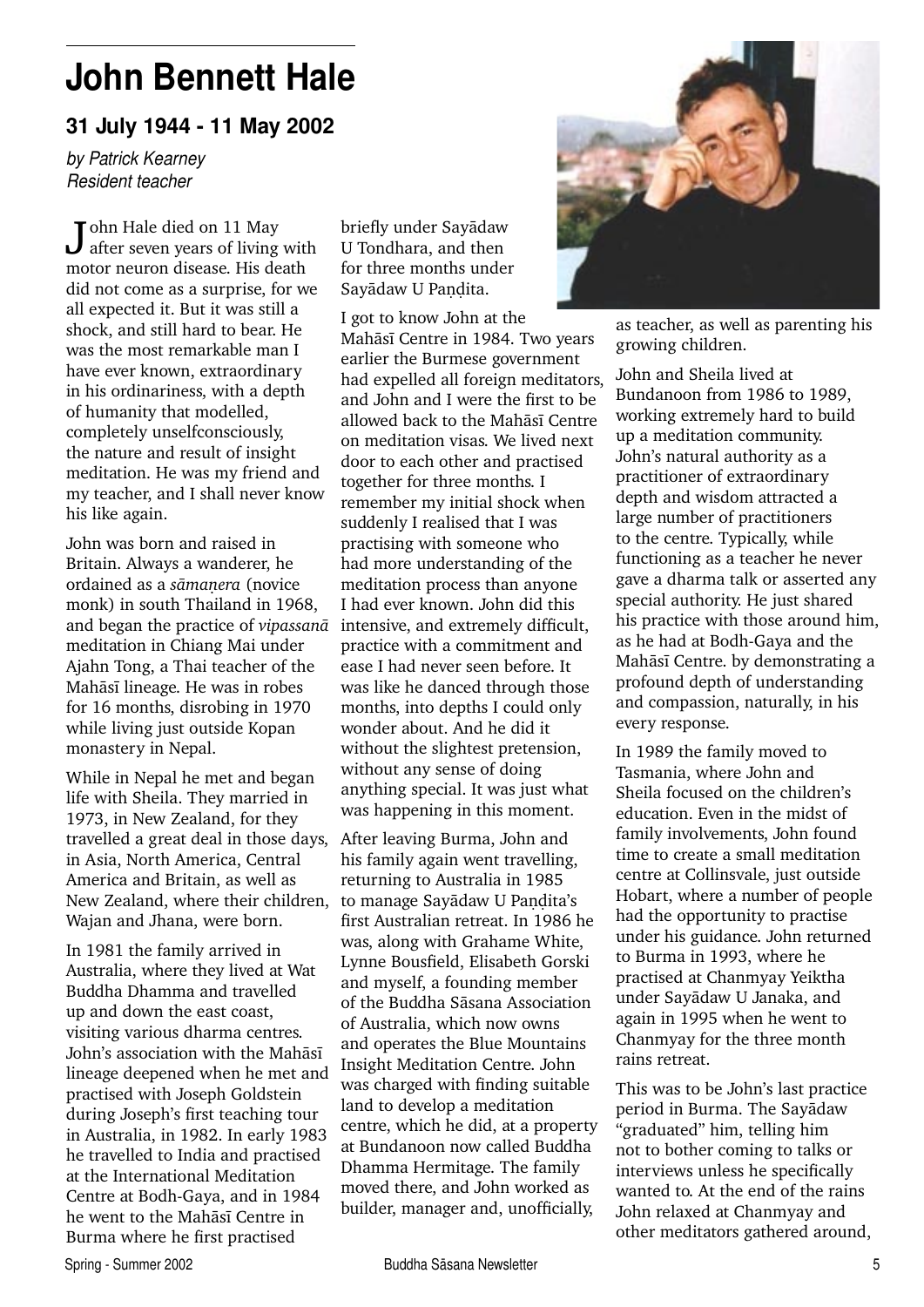attracted to him as bees to honey. I was among them, and remember how, as we spoke about the nature of *anattà* (not-self), I saw that John had changed, that he now embodied not-self to the degree that he seemed to be hardly there at all. This emptiness grew deeper through the rest of his life, and wider, for paradoxically it was his emptiness that attracted people to him, allowing a deep sense of rest in his presence.

It was also during this period in Burma that John felt the first symptoms of what was later diagnosed as motor neuron disease. His life took on a new urgency, as he realised he had little time left to live, and so little time to turn the dharma wheel.

His disease, he said, became his teacher, and his teaching took on a new depth as he shared his dying with his students. In 1996 he and Sheila moved to Maydena, in south west Tasmania, where even as his body deteriorated he again built and developed a small meditation centre. Here his students were privileged to share John and Sheila's lives and their teaching, both life and teaching woven into a unity rarely encountered. They brought this living dharma to the mainland in 1999, when John taught the first three month retreat in the Mahàsã tradition in Australia. The retreat extended into four months, for even in his exhaustion John could not abandon his care for those who miss him. sought his guidance.

It is impossible to adequately sum up John's life, or to express the influence he had on those around him. He was both teacher and friend to those who shared his life, and was, to me, the natural head of our lineage in Australia. Perhaps his distinctive contribution as a teacher was how he demonstrated the naturalness of the dharma. He lived the dharma, without pretension but with total commitment, with lightness of being combined with seriousness of purpose, and he demonstrated what

was possible in this human life. We shall all

## **GROUP MEDITATION SESSIONS**

## **Monday nights at BMIMC Medlow Bath**

For Blue Mountains residents we hold regular group meditation sessions every Monday night at 7 p.m. We usually practise together for an hour, then there is a dharma talk by the resident teacher, Patrick Kearney, followed by tea/coffee. Cost is by donation. We suggest \$5 to cover the cost of refreshments, heating, etc. If you haven't been to the Centre before, please ring first to get directions.

## **1st Monday of each month - Beginners orientation evenings at BMIMC Medlow Bath**

This is an introduction to insight meditation practice for beginners, or a refresher class for those who want to start again. If you haven't been to the Centre before, this is an opportunity to try out meditation and meet some of the locals. Once you have attended an orientation evening you can then join our regular Monday night group meditation meetings. Please book in advance for the orientation.

It starts 6.00 p.m. with instruction by the resident teacher or an experienced BMIMC meditator, followed by our normal Monday night schedule - a group meditation 7.00 - 8.00 p.m. and a practice talk by the resident teacher (if available). We finish with refreshments.

Dates: first Monday of each month (unless there is a retreat on) 2002 - December 2

2003 - February 3, March 3, May 5, June 2, August 4, September 1, November 3 and December 1.

## **NEW - daytime meditation at BMIMC Medlow Bath**

For people who aren't able to come to the Monday evening sessions, we are trialling a new daytime meditation session on Tuesdays at 10 a.m. We plan to practise for an hour, followed by optional tea/coffee and discussion, starting Tuesday 5 November. Cost is by donation. We suggest \$5 to cover the cost of refreshments, heating, etc. If you haven't been to the Centre before, please ring first to get directions.

## **Monday nights at the Buddhist Library, Camperdown, Sydney**

For Sydney residents, regular group meditation sessions are held on Monday nights 7.00-9.00 p.m. at the Buddhist Library (Hall 2 downstairs), 90 Church Street Camperdown 2050 phone 9519 6054.

These are led by experienced practitioners from the Blue Mountains Insight Meditation Centre. The evening includes 90 minutes of sitting and walking meditation. Instructions on the meditation techniques are provided, and there is the opportunity for questions, group discussion, a dharma talk and refreshments. Both new and experienced meditators are welcome. The session is not held on public holidays, and there is a facility fee of \$5.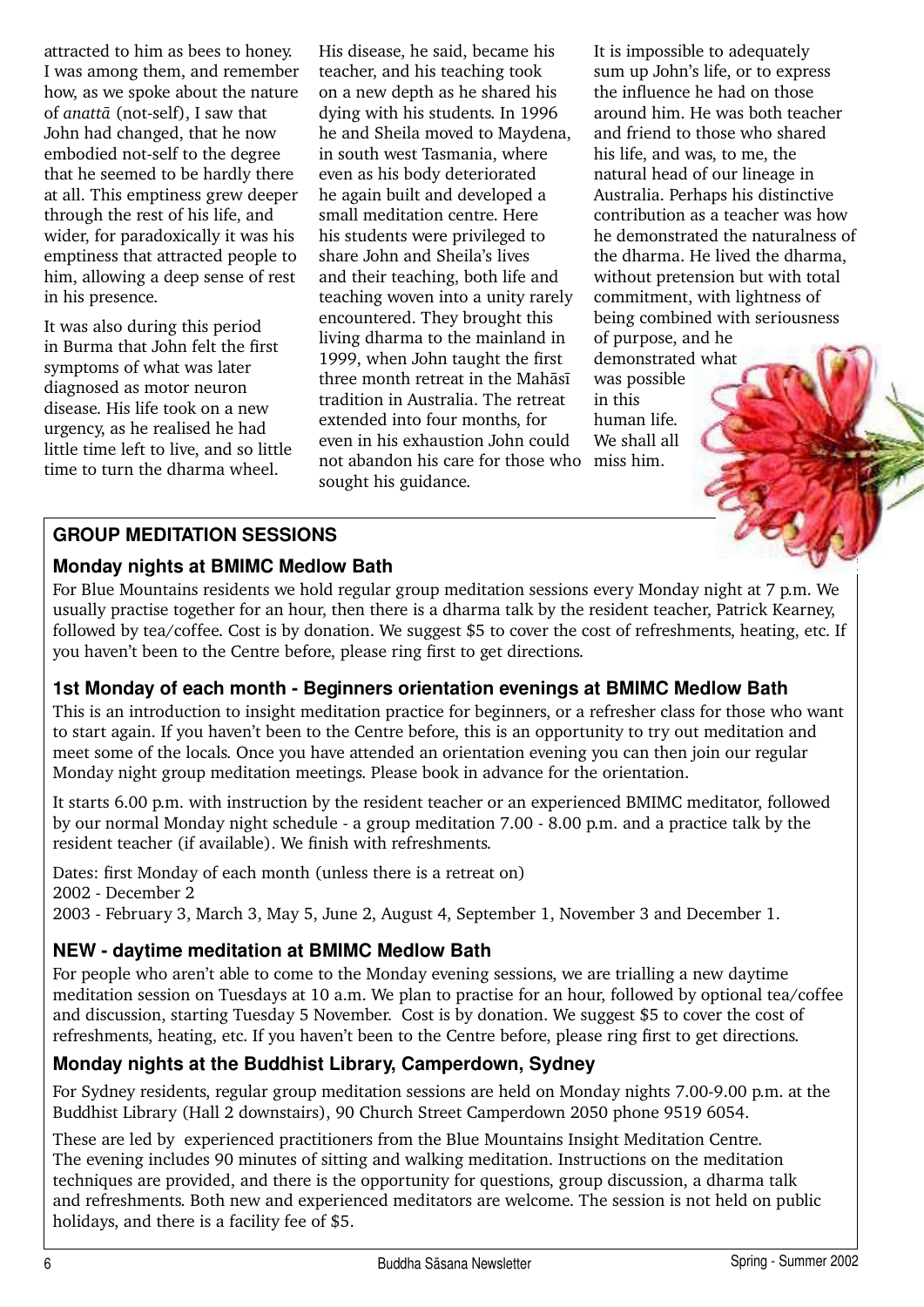# **Around the Centre**

*by Jill Shepherd Manager*

**B**uilding has started! As you has begun on the first stage of our new building programme; two new meditator accommodation blocks. Derek and Harald of Next Level Builders are building the blocks to 'lock-up' stage, where the buildings will be weatherproof but unfinished inside. This stage should be finished by March next year, then we will be looking for volunteer labour (and more donations of course!) to finish them.

Speaking of donations, the response to our Vesak Appeal was very encouraging. Thank you to all those who gave so generously, we couldn't have got this far without your contributions. We have also received generous sponsorship from to have printed. our local hardware store, Mitre 10 Blackheath, who are helping us by providing construction materials at a discounted price.

the Centre involves, including the retreat cooking.

In fact, because we've had so many requests for our

recipes, Lucy and a volunteer, Pannada Harrington, are putting together our first BMIMC cookbook, which we're hoping to have for sale before Christmas. It will have around one hundred of the vegetarian recipes that we regularly use here, including European, Mexican, Indian, Middle Eastern, Thai and Asian main courses, salads, sauces, soups and desserts. If you're interested in buying a copy, please let us know so we can get an idea of how many

We have sadly accepted the resignation of one our Management Committee members, David Llewellyn. David has been



In the last newsletter we said farewell to Ian Bett and Mary-Ann Sharrock, who were part of the management team for six months. Not long after they left, we welcomed Lucy Adcock from New Zealand (via Taiwan) who has joined us as co-manager. She has enthusiastically taken on all the varied tasks that managing

involved with the Centre for many years, and more recently was co-ordinator of several larger maintenance projects including renovating the sunroom and front verandah of Sàsana House. We appreciate his contribution to the running of the Centre and

hope his extremely busy work commitments will still allow him to keep joining us for the regular community meditations, if not retreats.

Although we have lost one member from the Management Committee, we have gained a new member for the House Committee, which



oversees the Centre's day-to-day operations. Nick Maddocks has joined the House Committee after having been a consistently dedicated volunteer for the last couple of years. In addition to studying Social Work at university, Nick still finds time to regularly help out at the Centre with preretreat cleaning, shopping, cooking and lawn-mowing, as well as joining the resident community for our pre-breakfast meditation at least once a week.

Any other Mountains locals are also welcome to join us (the resident community) for our daily (between retreats) meditation periods, 7 - 8 a.m. and 5 - 6 p.m. In addition to Patrick, Lucy and myself, David Smith has again joined us for a four month summer meditation season. We're often joined by other locals and selfretreatants, so if you're finding it hard to maintain a regular practice by yourself, come and join us.

We're also trialling a new day-time group meditation, for people who aren't able to come to the regular Monday night sessions. This will be on Tuesdays at 10 a.m. and will follow the same format as the Monday evenings, i.e. one hour of meditation followed by a dharma talk by Patrick (when he's available), with tea/coffee afterwards. Please let us know if you're interested in coming to the daytime sessions so we can get an idea of numbers.